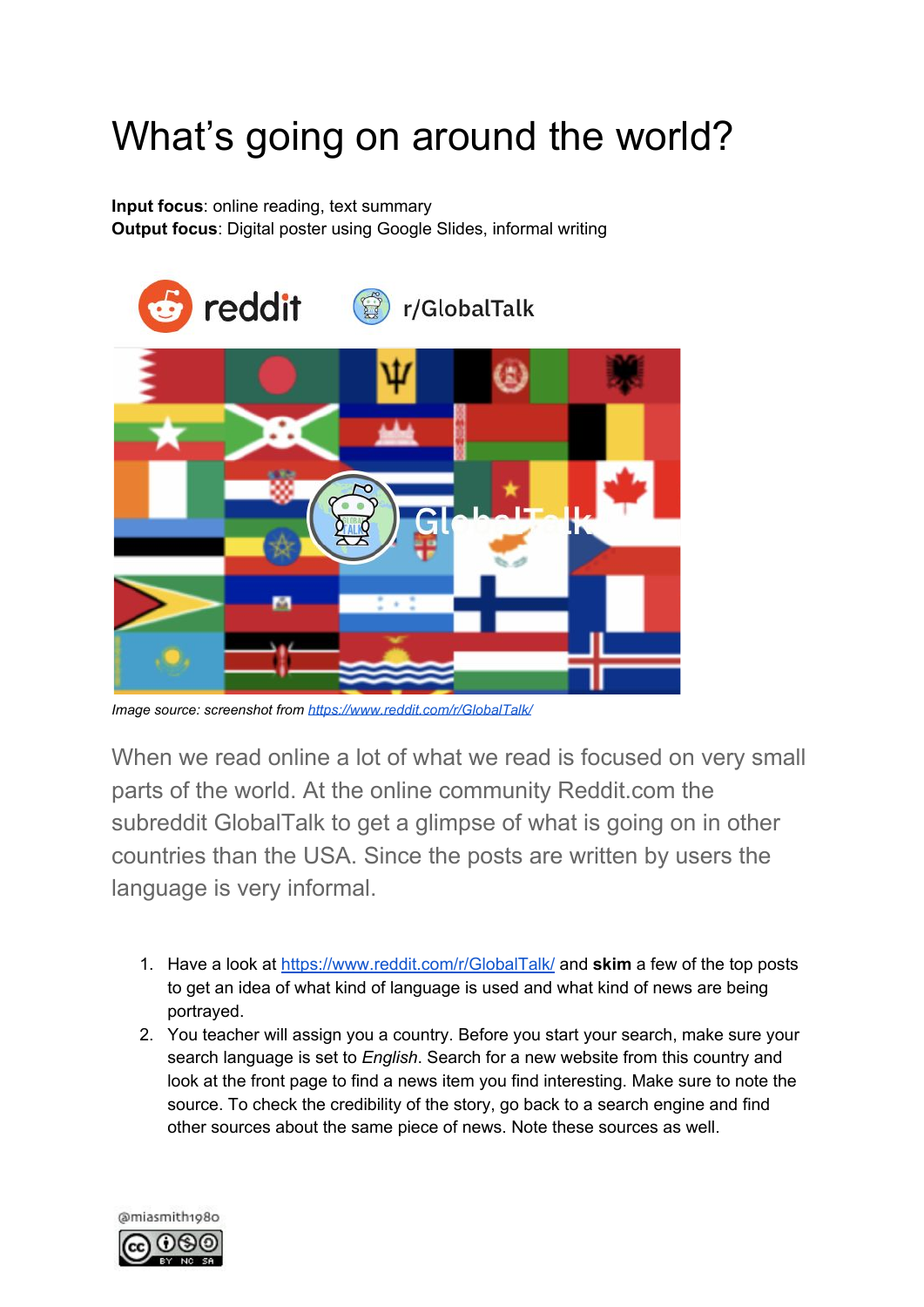3. Now make a short summary of the news item by answering the following questions. Add a few words or phrases in each box. You might find that one or two of the boxes are hard to answer for your news item, if so, ignore them.

| Who?   |  |
|--------|--|
| What?  |  |
| Where? |  |
| When?  |  |
| Why?   |  |

4. Make a poster to present your news item. Use *Google Slides* and use only one slide. Change the layout of the slide.



- 5. In your slide include the following:
	- A headline
	- The flag of the country. (Make sure to only use images filtered for usage rights that you are allowed to use.)
	- A textbox with two to three sentences that summarize your news item.
	- Consider the style of the language: try to match the style of the subreddit GlobalTalk.
	- A list of your sources and image sources.
	- Optional: an image to highlight your news item. (Make sure to only use images filtered for usage rights that you are allowed to use.)
	- *● Pro tip: When organizing your poster your can use the red grid lines that appear when you move things around. They help you find the center of the image and to line items up neatly.*

**Your slide will be presented to your class.**